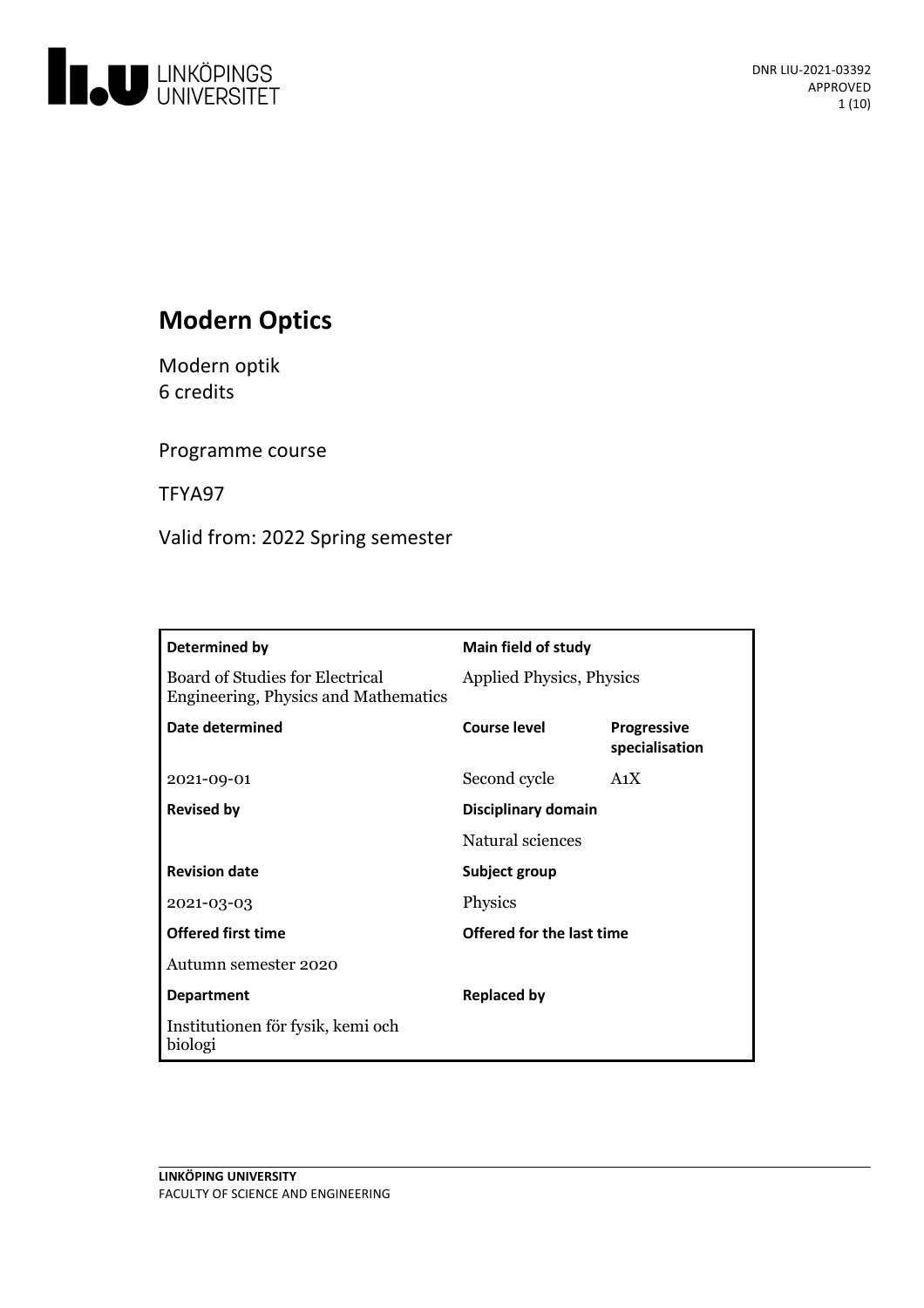## Course offered for

- Master of Science in Applied Physics and Electrical Engineering
- Master of Science in Applied Physics and Electrical Engineering International
- Master's Programme in Materials Physics for Nano and Quantum Technology

## Prerequisites

Bachelor level mathematics and physics. In particular Calculus, Linear algebra, Electromagnetics, Wave physics and Optics.

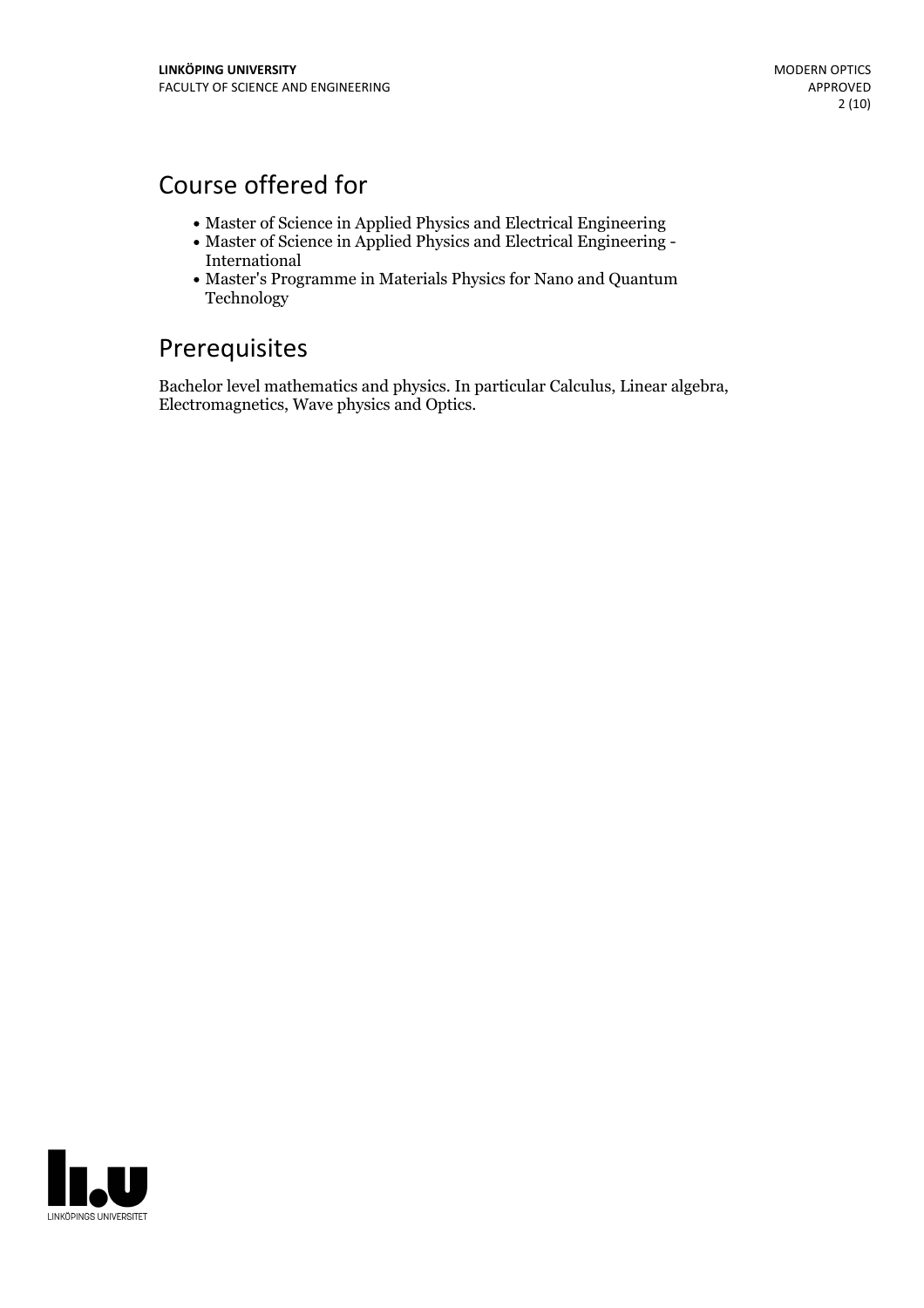## Intended learning outcomes

The course aims to provide in-depth knowledge of all of the main fields of optics, including descriptions of the optical properties of materials. The purpose is also to be a link between basic optics courses and the content covered in more specialized optics courses and to disseminate knowledge in optics to prepare for industrial applications and to understand on an overall level the results of ongoing international optics research. The ambition is to describe all the way from optics concepts to application and at the same time provide models, methodology and tools that are practically useful. For the engineer, studies include mathematical models for analysis with the aim of providing physical / mathematical tools that are useful for developing and describing the optical systems, methods and components that exist in different environments in society and that need further development. For the curious physicist, basic theory is anchored in physics with the aim of providing an understanding of the optics relevant in current research. The course connects to real world problems through application examples to show that it is a short step between university studies and the knowledge and methods used in industrial development and research. Theories and models are tested in laboratory work and calculation steps to illustrate their usefulness and limitations.

After successful examination the student should be able to solve optical problems that require knowledge beyond the basic approximations studied on a basic knowledge. This is divided into being able to solve advanced problems in the areas;

- wave optics
- materials optics
- polarization optics
- ray optics
- particle optics

Furthermore, the student should be able to;

- relate theory to applications based on optical phenomena
- perform optical measurements in the four areas above
- present measurements, results and conclusions

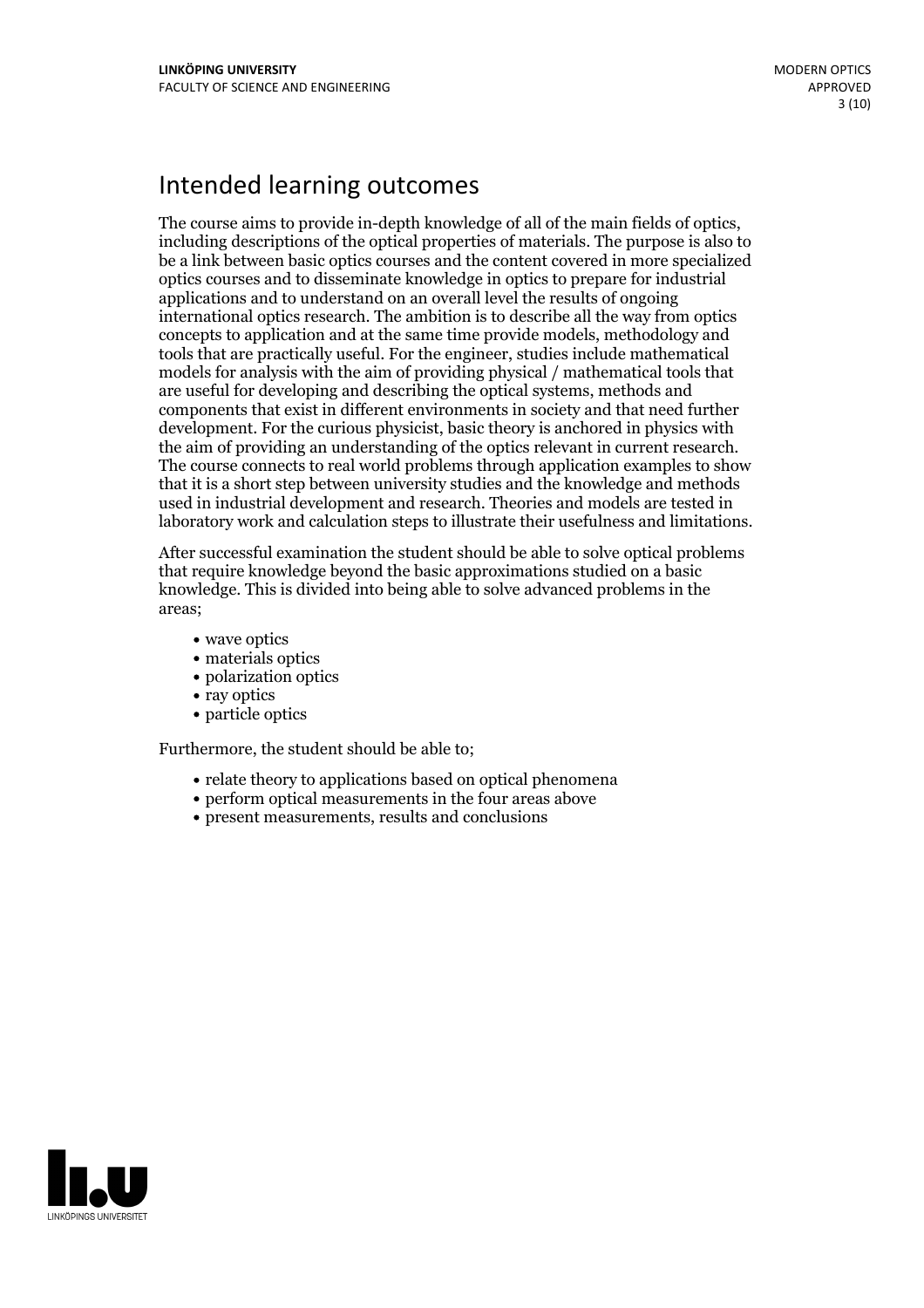## Course content

The course cover optics in the areas of *wave optics* (physical optics), *materials optics*, *polarization optics*, *ray optics* (geometric optics) and *particle optics* (photons, electrons, neutrons). The course is divided into four parts (I-IV) which

I. Wave optics: - Coherence theory, - Fourier optics, - Near field optics II. Material optics: - Optical response, - Dispersion models, - Inhomogeneous materials, - layered structures

III. Polarization optics: - Polarized light, - Polarizing components, - Polarization methods

IV. Radiation optics and particle optics: - Variation analysis, - Transformation optics, - Photon optics, - Electron and neutron optics

The lectures begin with brief repetitions of basic optics and then develop further into the more advanced concepts. The course also places great emphasis on the optical properties of materials and in many cases the theory is supplemented with application examples.

The course chapters deals with many concepts and relationships including, Coherence, Doppler shift, Gaussian rays, Fourier optics, Laser optics, Fiber optics and optical waveguides, Dispersion models, Kramers / Kronig relationships, Polarizing materials, Heterogeneous media, Effective media concepts, Jones formalism, Stokes/Mueller formalism, Spectrophotometry, Polarimetry, Ellipsometry, Matrix formalism for optical systems, Ray-tracking methods.

## Teaching and working methods

Preparation task covering the basic parts are available before lectures. The lectures are instead focused on more advanced parts of the subjects. An interaction with the class during the lectures is wanted. The knowledge is deepened and applied through special problem solving sessions, laboratory work and group assignments. Continuous examination is used to encourage active participation during the course.

## Examination

|                                                                     | KTR2 Submodule of Written Examination | o credits          | U.G        |  |
|---------------------------------------------------------------------|---------------------------------------|--------------------|------------|--|
|                                                                     | TEN1 Written Examination              | 3 credits          | U, 3, 4, 5 |  |
|                                                                     | LAB1 Laboratory Work                  | 1.5 credits $U, G$ |            |  |
|                                                                     | UPG1 Group Assignments                | 1.5 credits $U, G$ |            |  |
|                                                                     | KTR1 Optional Assignments             | o credits U.G      |            |  |
| The optional assignments may give bonus points on the written exam. |                                       |                    |            |  |

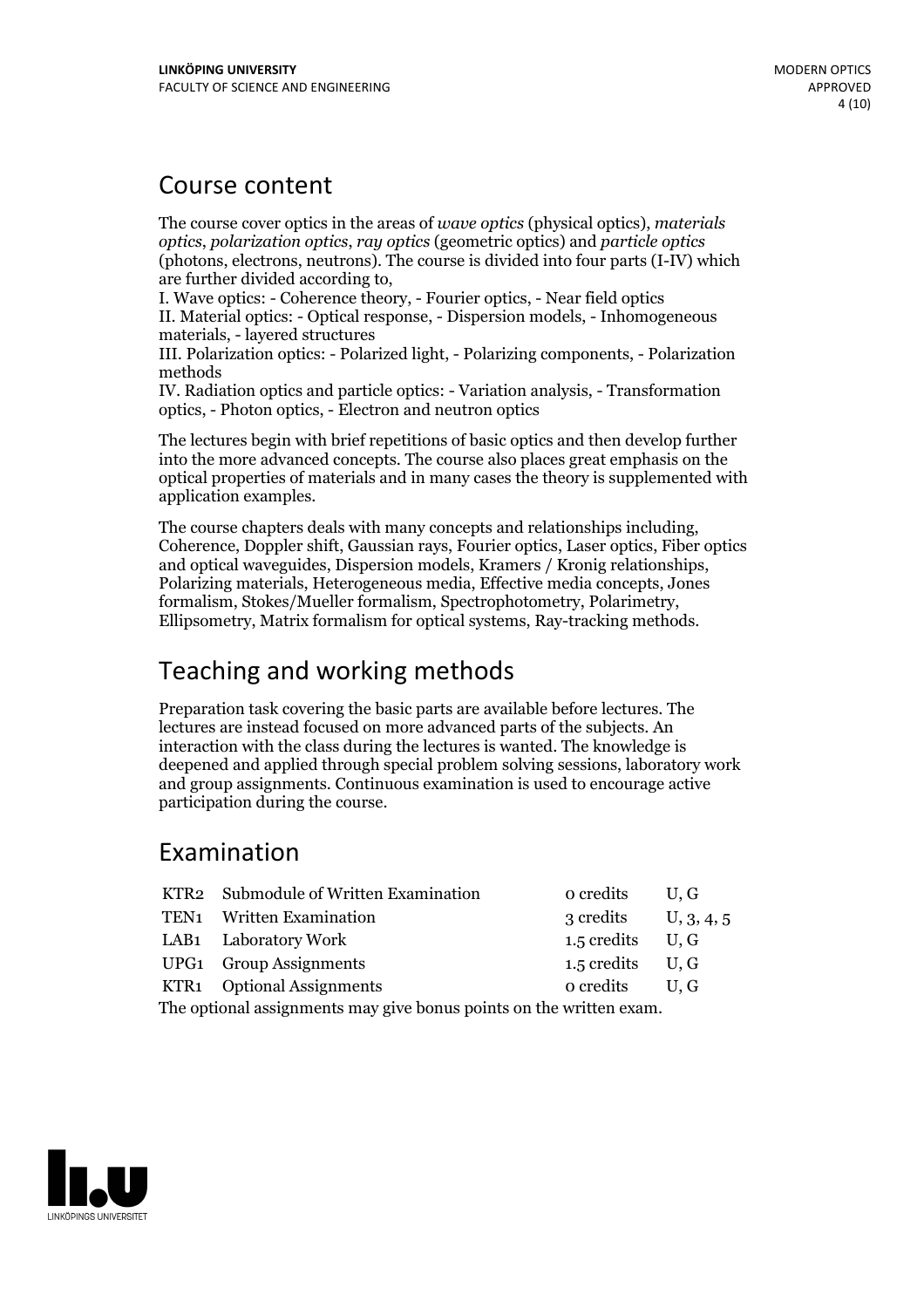## Grades

Four-grade scale, LiU, U, 3, 4, 5

# Other information

The course serves as a link between optics on a Bachelor level and specialized courses on Quantum optics, Solid state physics, Optoelectronics, Advanced electromagnetics, Photonics.

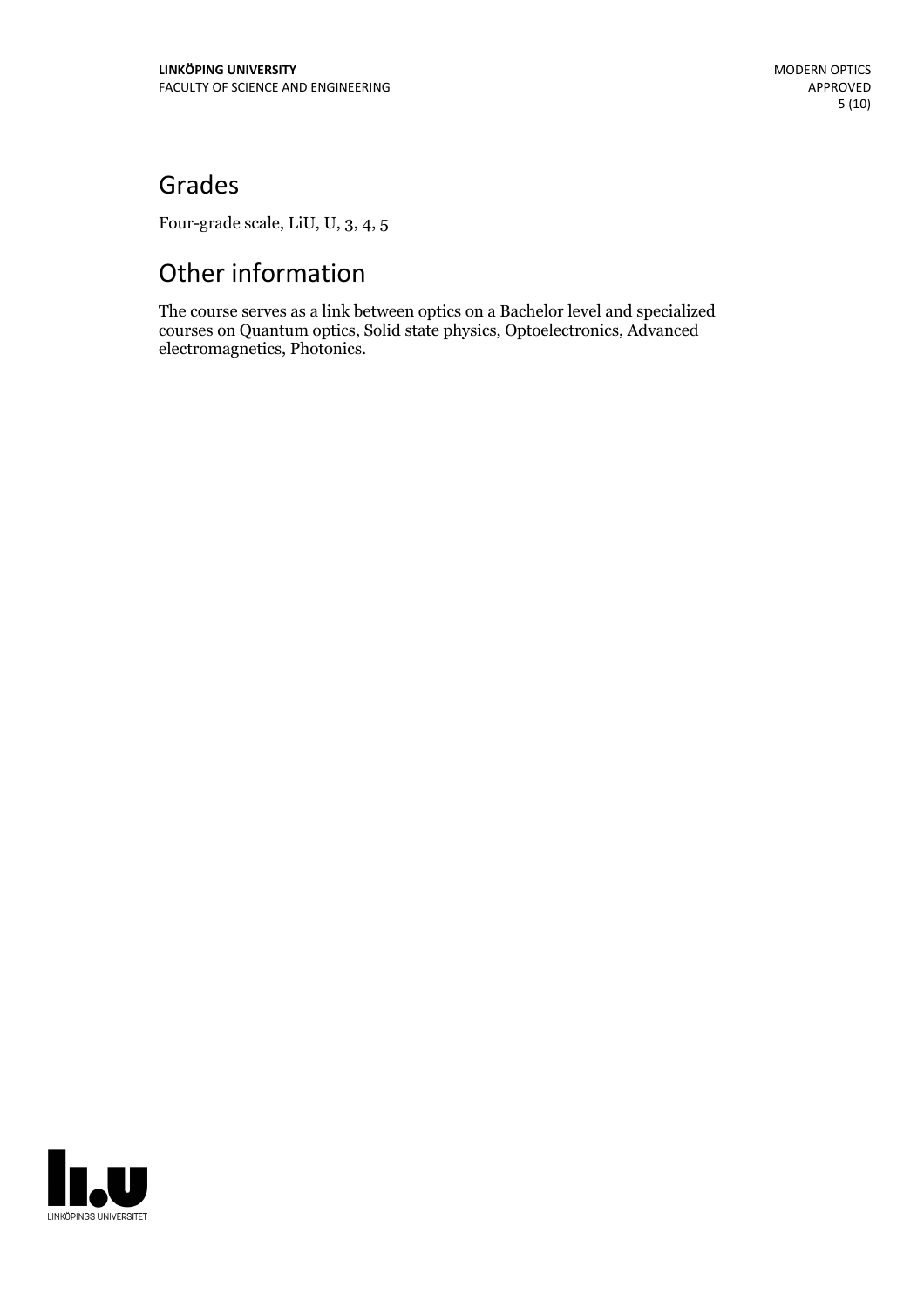## **Common rules**

### Course syllabus

A syllabus must be established for each course. The syllabus specifies the aim and contents of the course, and the prior knowledge that a student must have in order to be able to benefit from the course.

## Timetabling

Courses are timetabled after a decision has been made for this course concerning its assignment to a timetable module.

### Interruption in and deregistration from a course

The LiU decision, Guidelines concerning confirmation of participation in education (Dnr LiU-2020-02256), states that interruptions in study are to be recorded in Ladok. Thus, all students who do not participate in a course for which they have registered must record the interruption, such that the registration on the course can be removed. Deregistration from or interrupting a course is carried out using <sup>a</sup> web-based form: https://www.lith.liu.se/for- [studenter/kurskomplettering?l=en.](https://www.lith.liu.se/for-studenter/kurskomplettering?l=en)

## Cancelled courses and changes to the course syllabus

Courses with few participants (fewer than 10) may be cancelled or organised in a manner that differs from that stated in the course syllabus. The Dean is to deliberate and decide whether a course is to be cancelled or changed from the course syllabus.

## Guidelines relating to examinations and examiners

For details, see Guidelines for education and examination for first-cycle and second-cycle education at Linköping University, Dnr LiU-2020-04501 [\(http://styrdokument.liu.se/Regelsamling/VisaBeslut/917592\)](http://styrdokument.liu.se/Regelsamling/VisaBeslut/917592).

An examiner must be employed as a teacher at LiU according to the LiU Regulations for Appointments, Dnr LiU-2021-01204 [\(https://styrdokument.liu.se/Regelsamling/VisaBeslut/622784](https://styrdokument.liu.se/Regelsamling/VisaBeslut/622784)). For courses in second-cycle, the following teachers can be appointed as examiner: Professor (including Adjunct and Visiting Professor), Associate Professor (including Adjunct), Senior Lecturer (including Adjunct and Visiting Senior Lecturer), Research Fellow, or Postdoc. For courses in first-cycle, Assistant Lecturer (including Adjunct and Visiting Assistant Lecturer) can also be appointed as examiner in addition to those listed for second-cycle courses. In exceptional cases, a Part-time Lecturer can also be appointed as an examiner at both first- and second cycle, see Delegation of authority for the Board of Faculty of Science and Engineering.

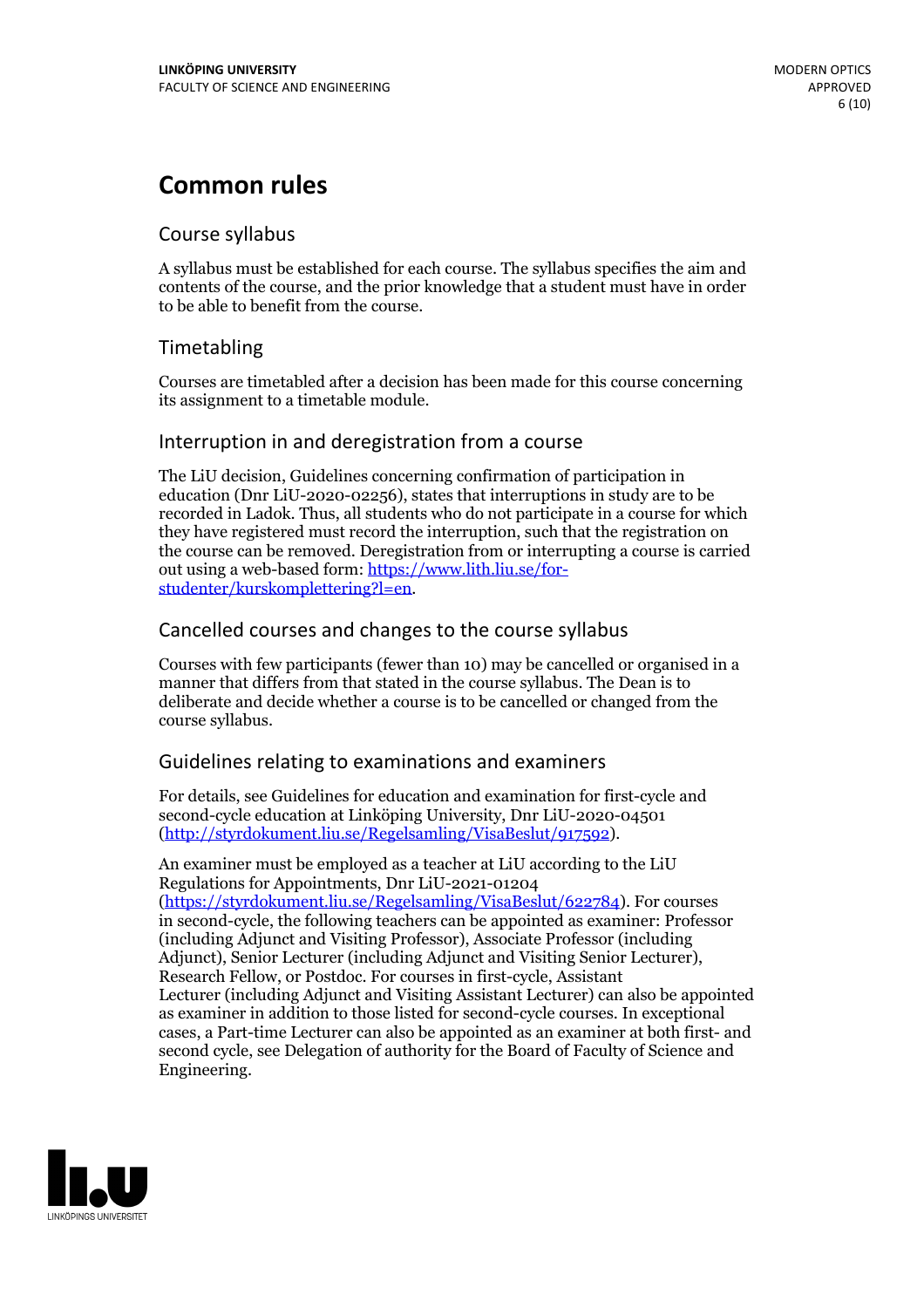## Forms of examination

### **Principles for examination**

Written and oral examinations and digital and computer-based examinations are held at least three times a year: once immediately after the end of the course, once in August, and once (usually) in one of the re-examination periods. Examinations held at other times are to follow a decision of the faculty programme board.

Principles for examination scheduling for courses that follow the study periods:

- courses given in VT1 are examined for the first time in March, with re-examination in June and August
- courses given in VT2 are examined for the first time in May, with re-examination in August and October
- courses given in HT1 are examined for the first time in October, with re-examination in January and August
- courses given in HT2 are examined for the first time in January, with re-examination in March and in August.

The examination schedule is based on the structure of timetable modules, but there may be deviations from this, mainly in the case of courses that are studied and examined for several programmes and in lower grades (i.e. 1 and 2).

Examinations for courses that the faculty programme board has decided are to be held in alternate years are held three times during the school year in which the course is given according to the principles stated above.

Examinations for courses that are cancelled orrescheduled such that they are not given in one or several years are held three times during the year that immediately follows the course, with examination scheduling that corresponds to the scheduling that was in force before the course was cancelled or rescheduled.

When a course, or a written examination (TEN, DIT, DAT), is given for the last time, the regular examination and two re-examinations will be offered. Thereafter, examinations are phased out by offering three examinations during the following academic year at the same times as the examinations in any substitute course. If there is no substitute course, three examinations will be offered during re- examination periods during the following academic year. Other examination times are decided by the faculty programme board. In all cases above, the examination is also offered one more time during the academic year after the following, unless the faculty programme board decides otherwise. In total, 6 re-examinations are offered, of which 2 are regular re-examinations. In the examination registration system, the examinations given for the penultimate time and the last time are denoted.

If a course is given during several periods of the year (for programmes, or on different occasions for different programmes) the faculty programme board or boards determine together the scheduling and frequency of re-examination occasions.

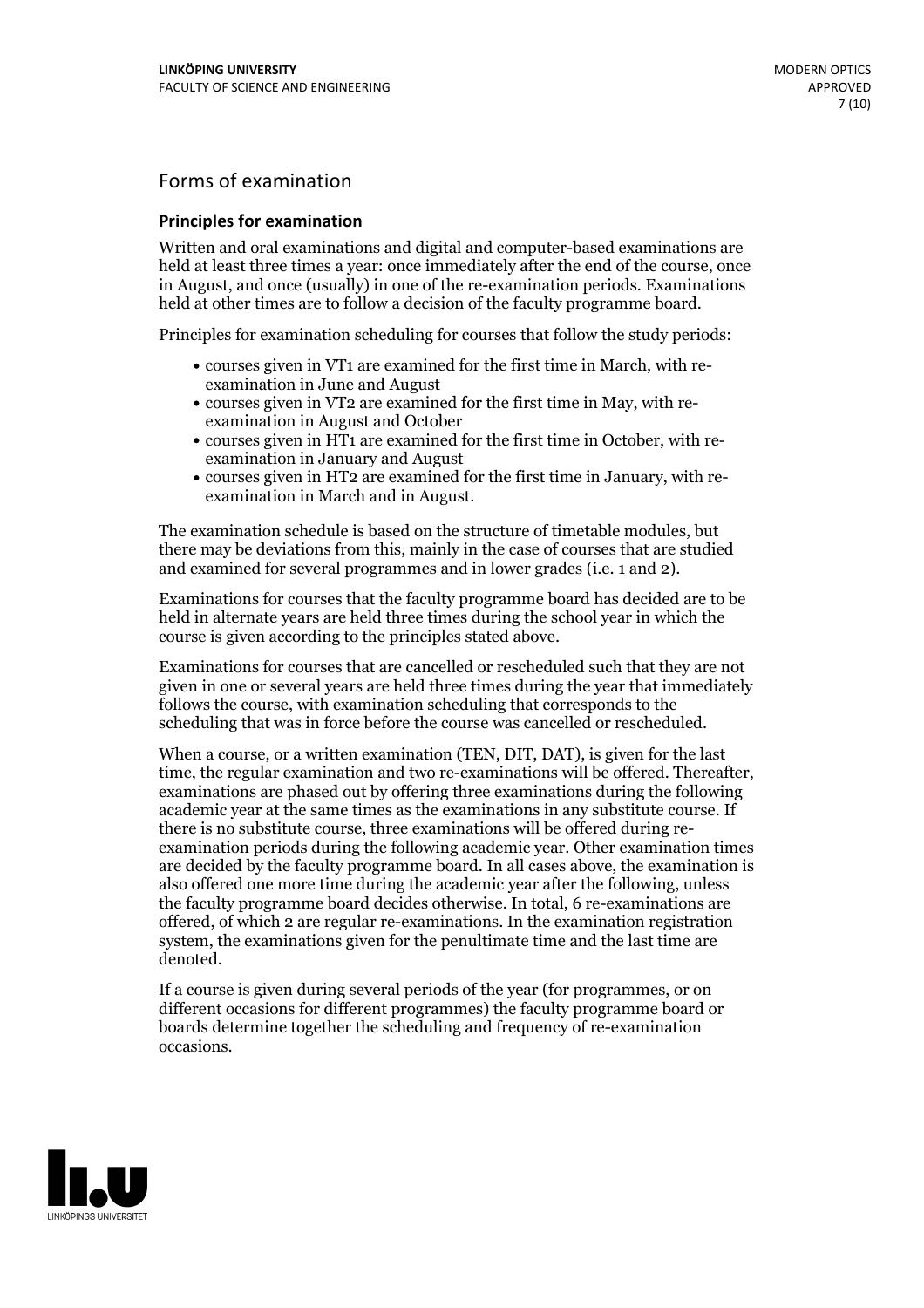### **Retakes of other forms of examination**

Regulations concerning retakes of other forms of examination than written examinations and digital and computer-based examinations are given in the LiU guidelines for examinations and examiners, [http://styrdokument.liu.se/Regelsamling/VisaBeslut/917592.](http://styrdokument.liu.se/Regelsamling/VisaBeslut/917592)

### **Course closure**

For Decision on Routines for Administration of the Discontinuation of Educational Programs, Freestanding Courses and Courses in Programs, see DNR LiU-2021-04782. After a decision on closure and after the end of the discontinuation period, the students are referred to a replacement course (or similar) according to information in the course syllabus or programme syllabus. If a student has passed some part/parts of a closed program course but not all, and there is an at least partially replacing course, an assessment of crediting can be made. Any crediting of course components is made by the examiner.

### **Registration for examination**

In order to take an written, digital or computer-based examination, registration in advance is mandatory, see decision in the university's rule book [https://styrdokument.liu.se/Regelsamling/VisaBeslut/622682.](https://styrdokument.liu.se/Regelsamling/VisaBeslut/622682) An unregistered student can thus not be offered a place. The registration is done at the Student Portal or in the LiU-app during the registration period. The registration period opens 30 days before the date of the examination and closes 10 days before the date of the examination. Candidates are informed of the location of the examination by email, four days in advance.

### **Code of conduct for students during examinations**

Details are given in a decision in the university's rule book: <http://styrdokument.liu.se/Regelsamling/VisaBeslut/622682>.

#### **Retakes for higher grade**

Students at the Institute of Technology at LiU have the right to retake written examinations and digital and computer-based examinations in an attempt to achieve a higher grade. This is valid for all examination components with code "TEN", "DIT" and "DAT". The same right may not be exercised for other examination components, unless otherwise specified in the course syllabus.

A retake is not possible on courses that are included in an issued degree diploma.

#### **Grades**

The grades that are preferably to be used are Fail (U), Pass (3), Pass not without distinction  $(4)$  and Pass with distinction  $(5)$ .

- Grades U, 3, 4, 5 are to be awarded for courses that have written or digital examinations.<br>• Grades Fail (U) and Pass (G) may be awarded for courses with a large
- degree of practical components such as laboratory work, project work and

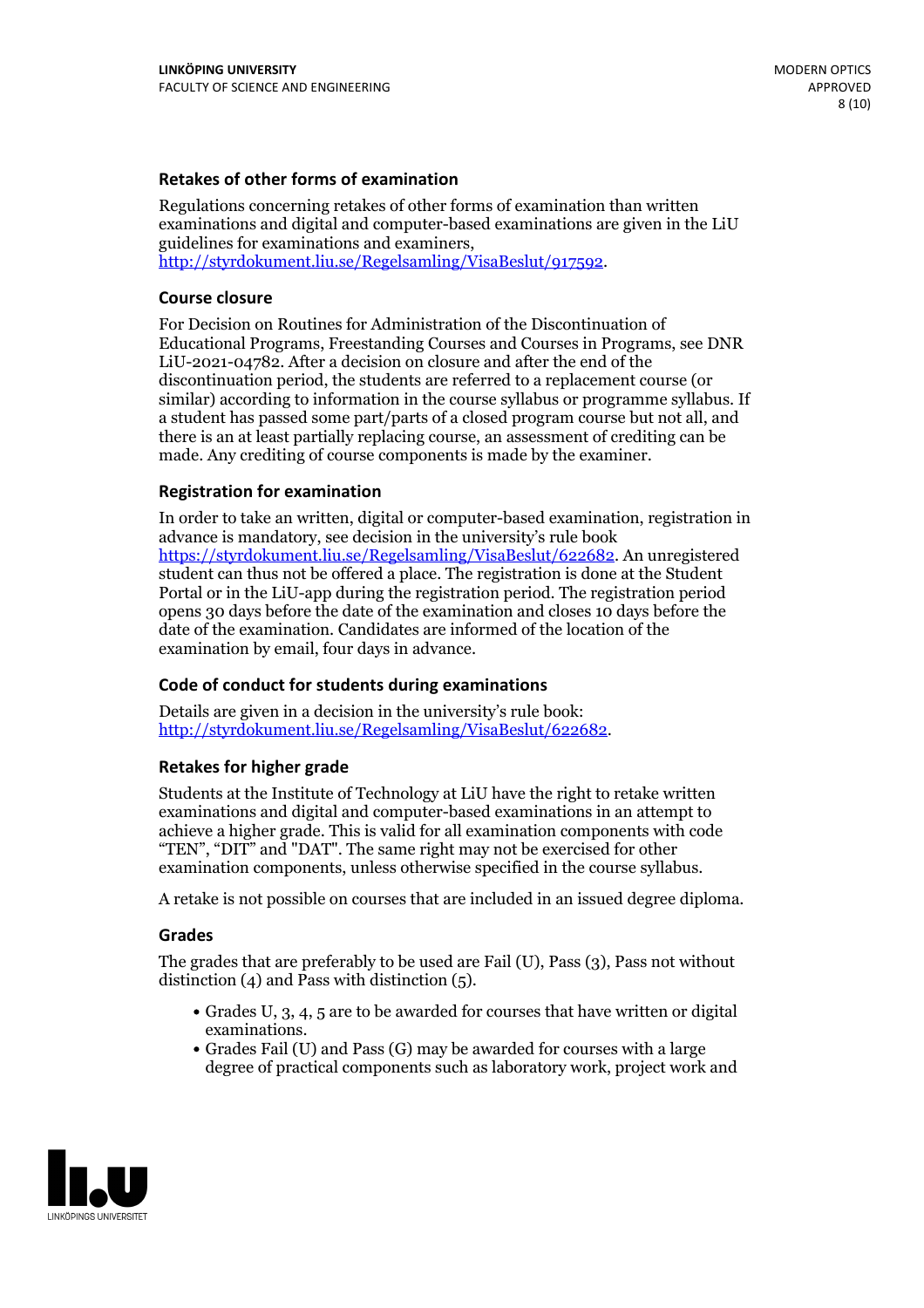group work.<br>• Grades Fail (U) and Pass (G) are to be used for degree projects and other independent work.

### **Examination components**

The following examination components and associated module codes are used at the Faculty of Science and Engineering:

- Grades U, 3, 4, 5 are to be awarded for written examinations (TEN) and
- digital examinations (DIT).<br>• Examination components for which the grades Fail (U) and Pass (G) may be awarded are laboratory work (LAB), project work (PRA), preparatory written examination (KTR), digital preparatory written examination (DIK), oral examination (MUN), computer-based examination (DAT), home
- assignment (HEM), and assignment (UPG).<br>• Students receive grades either Fail (U) or Pass (G) for other examination components in which the examination criteria are satisfied principally through active attendance such as tutorial group (BAS) or examination item
- (MOM).<br>• Grades Fail (U) and Pass (G) are to be used for the examination components Opposition (OPPO) and Attendance at thesis presentation (AUSK) (i.e. part of the degree project).

In general, the following applies:

- 
- Mandatory course components must be scored and given <sup>a</sup> module code. Examination components that are not scored, cannot be mandatory. Hence, it is voluntary to participate in these examinations, and the voluntariness must be clearly stated. Additionally, if there are any associated conditions to
- the examination component, these must be clearly stated as well.<br>• For courses with more than one examination component with grades U,3,4,5, it shall be clearly stated how the final grade is weighted.

For mandatory components, the following applies (in accordance with the LiU Guidelines for education and examination for first-cycle and second-cycle education at Linköping University,<br>[http://styrdokument.liu.se/Regelsamling/VisaBeslut/917592\)](http://styrdokument.liu.se/Regelsamling/VisaBeslut/917592):

If special circumstances prevail, and if it is possible with consideration of the nature of the compulsory component, the examiner may decide to replace the compulsory component with another equivalent component.

For possibilities to alternative forms of examinations, the following applies (in accordance with the LiU Guidelines for education and examination for first-cycle [http://styrdokument.liu.se/Regelsamling/VisaBeslut/917592\)](http://styrdokument.liu.se/Regelsamling/VisaBeslut/917592):

If the LiU coordinator for students with disabilities has granted a student the right to an adapted examination for a written examination in an examination hall, the student has the right to it.